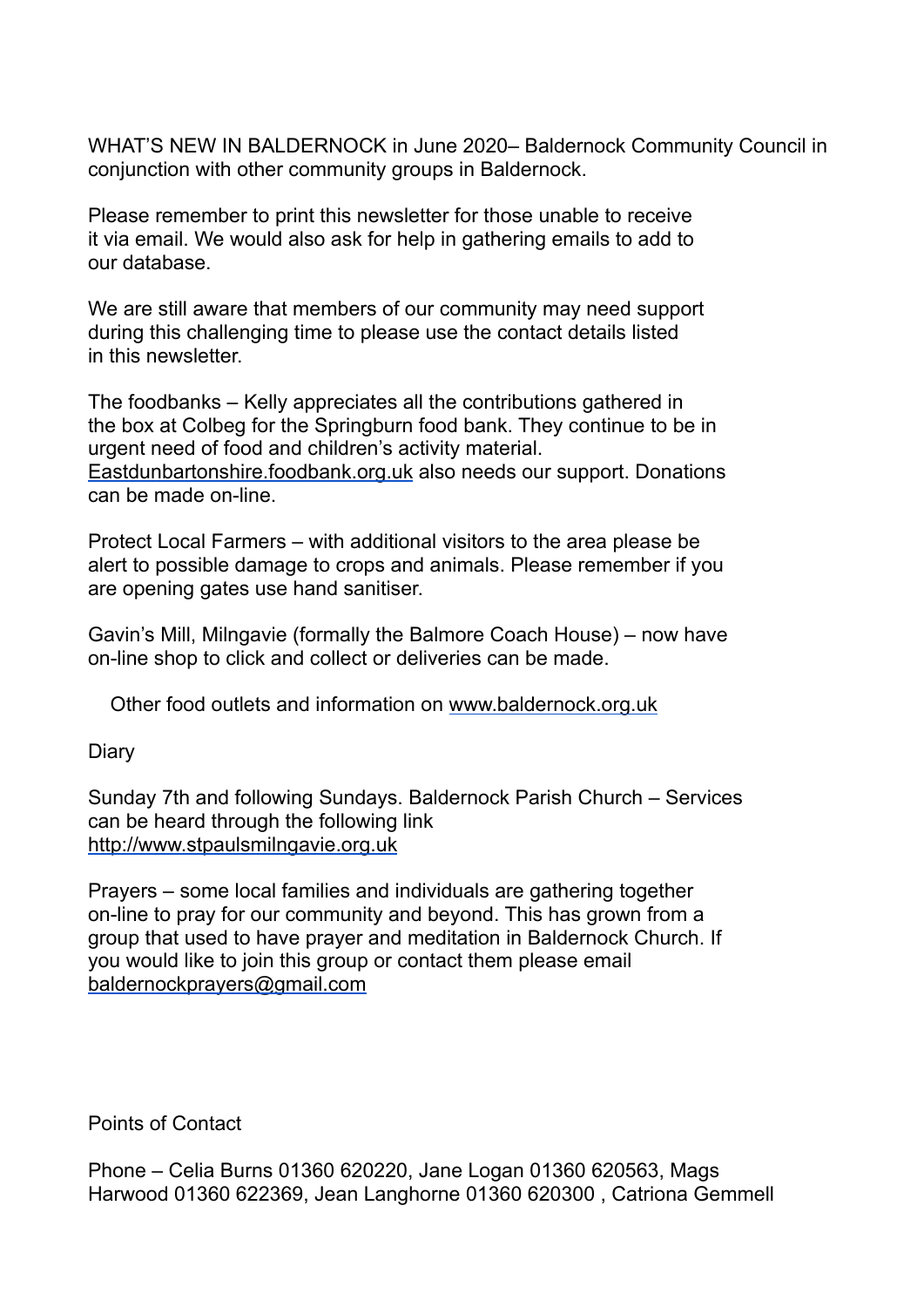## 07543734971 Linda Whitehall 01360 621803

Email – [baldernockcc@googlemail.com](mailto:baldernockcc@googlemail.com) [baldernockcdt@gmail.com](mailto:baldernockcdt@gmail.com)

Facebook – Baldernock Community Development Trust – including the Trusts Swop and Share Facility

Twitter - @Baldernock

General Information

Over the weeks useful information is being added to the Web-site [www.Baldernock.org.uk.](http://www.baldernock.org.uk/) This includes information regarding shops providing delivery services, libraries, etc. Please keep us informed if you have discovered other avenues for food, garden plants, general supplies etc. Our web-site is in the process of being updated thanks to Fiona Howie and Anna Orr.

East Dunbartonshire Council – recycling is back but check their website for changes. Mavis Valley will re-open on Monday 1st June. In anticipation of high demand, the council has sourced a second facility at ATR Skip Hire, on the same road and very near to the site at Mavis Valley. Further information [www.eastdunbarton.gov.uk/residents/council-democracy/covid-19-waste-update](http://www.eastdunbarton.gov.uk/residents/council-democracy/covid-19-waste-update)

Scrubs, Bags and Facemasks – if anybody in the community is making or know of anybody who is, a member of the community has spare material. Contact this email to be put in touch.

………………………………………………………………………………………………… ……………………

Baldernock Community Council - Contact [baldernockcc@googlemail.com](mailto:baldernockcc@googlemail.com) Please continue to keep us informed of your concerns. Our next meeting is on July 13th. Details of this will be in the next newsletter.

Broadband problems in Baldernock Many residents of Baldernock residents suffer from slow broadband speeds, some less than 2mbps. Lesley Wiseman is collating information on which households/businesses have inadequate connectivity. If you do not have the broadband speeds you need please let her know by emailing her at [lesley.wiseman@hotmail.com](mailto:lesley.wiseman@hotmail.com) or calling/texting her on 07810698678.

For some time now and for the foreseeable future many will be working and learning from home, with the Scottish Government announcing a 'blended model' for learning from 11th August 2020. Very slow broadband speeds will continue to make this frustratingly difficult or impossible for some families. Lesley and other residents have been in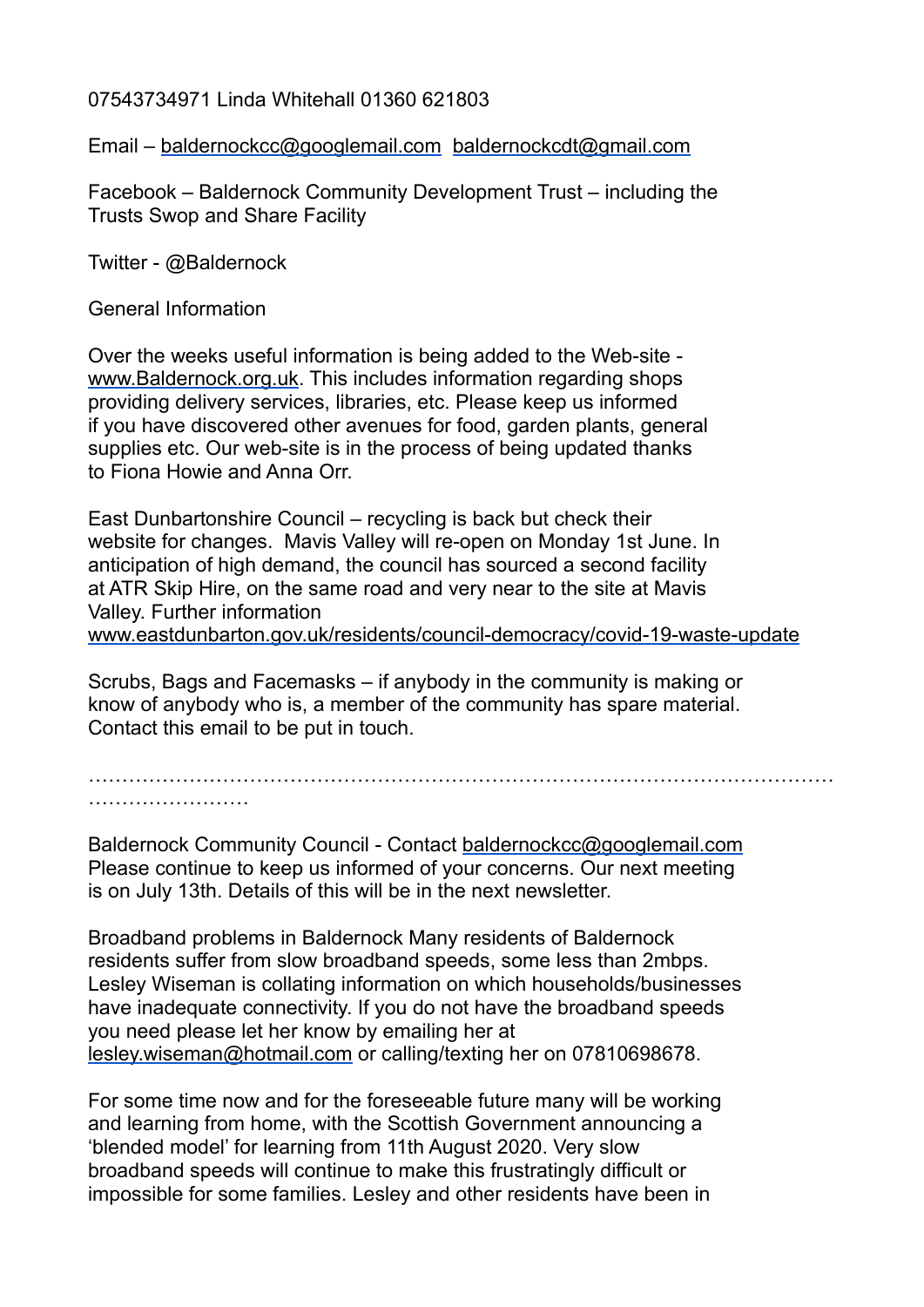touch with our elected representatives seeking clarity about when they will be provided with superfast broadband (at least 30Mbps) and expedited provision of speeds that are minimally acceptable in the current circumstances. Note that East Dunbartonshire Council is responsible for the education of children throughout East Dunbartonshire, which will use blended learning (some online learning at home) from August 2020.

If you wish to write to your elected representatives detailing your specific needs and issues, their email addresses are given below. followed by other information that you may find useful.

Scottish Parliament:

Rona.Mackay.msp@parliament.scot

UK Parliament:

[Amy.Callaghan.mp@parliament.uk](mailto:Amy.Callaghan.mp@parliament.uk)

East Dunbartonshire Council:

[Gary.Pews@eastdunbarton.gov.uk](mailto:Gary.Pews@eastdunbarton.gov.uk)

[Paul.Ferretti@eastdunbarton.gov.uk](mailto:Paul.Ferretti@eastdunbarton.gov.uk)

[Mohrag.Fischer@eastdunbarton.gov.uk](mailto:Mohrag.Fischer@eastdunbarton.gov.uk)

[Billy.Hendry@eastdunbarton.gov.uk](mailto:Billy.Hendry@eastdunbarton.gov.uk)

R100 programme (attending Baldernock Community Council meeting, 13th July)

The Scottish Government's R100 programme

[\(https://www.scotlandsuperfast.com/how-can-i-get-it/reaching-100-superfast](https://www.scotlandsuperfast.com/how-can-i-get-it/reaching-100-superfast-coverage/)[coverage/\)](https://www.scotlandsuperfast.com/how-can-i-get-it/reaching-100-superfast-coverage/)

is committed to ensuring that superfast broadband is available to all homes and businesses in Scotland by the end of 2021. As a result of approaches by Baldernock Community Council, Councillor Gary Pews and several members of the community, Duncan Nisbet (Stakeholder Director, R100 programme) has offered to attend the next Community Council meeting to discuss the detail of that programme and to answer questions about it.

You are encouraged to attend that meeting (which may be virtual), to ask when and how your particular home or business will be provided with superfast broadband. The meeting will be on Monday 13th July: please see details elsewhere in this newsletter.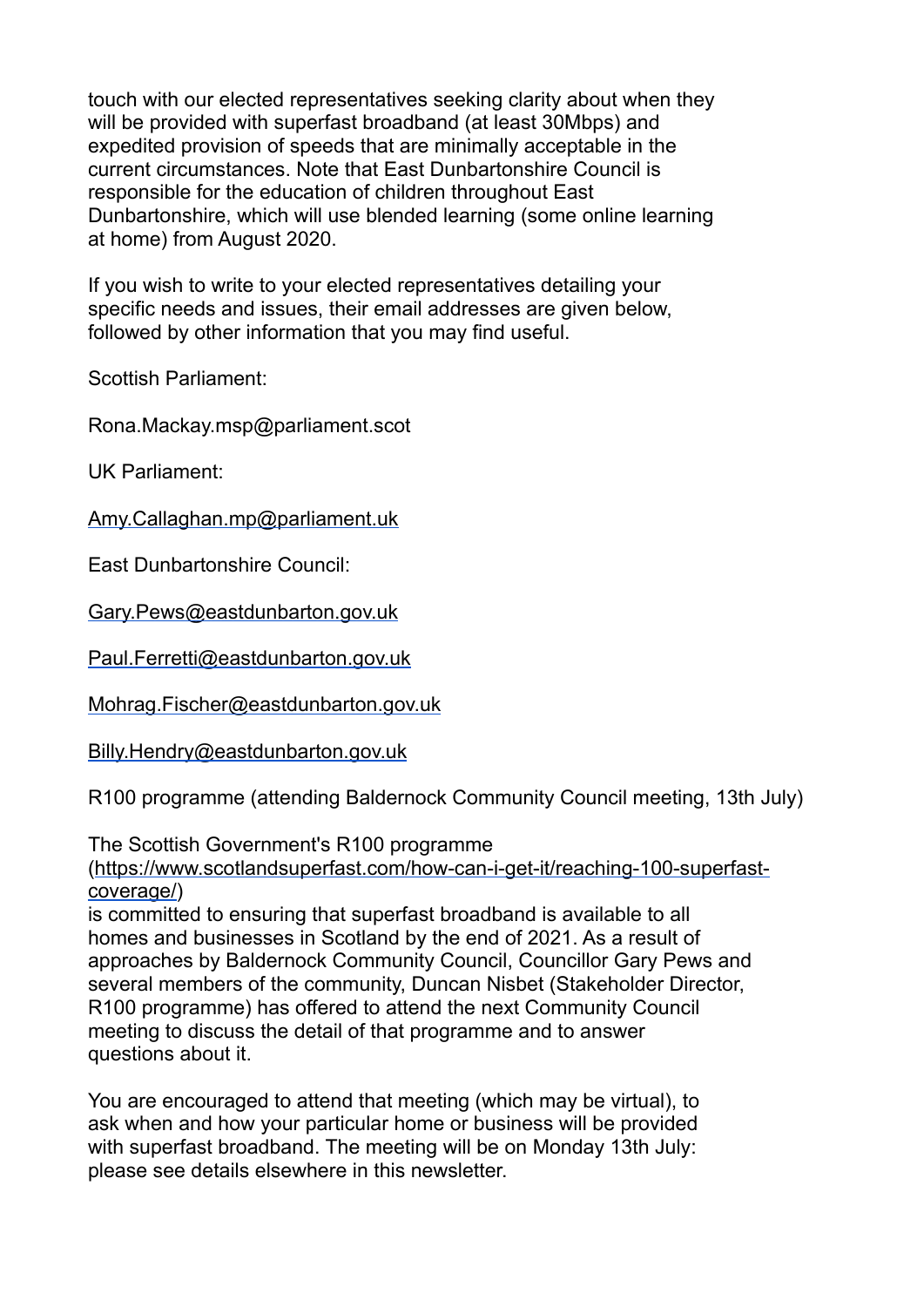Rona Mackay MSP - has also been in touch with the R100 programme on our behalf, and Lesley has now asked her to raise with all relevant decision-makers in the Scottish Government the urgent issue of inadequate connectivity in parts of Scotland including our own. The blended learning approach to Scottish education from 11th August announced recently would seem to require all Scottish homes to have a decent broadband connection by that date. Ofcom research shows that 10Mb is the minimum speed currently needed to meet an average household's digital needs. (See Universal Service Obligation, below.)

Amy Callaghan MP Telecommunications is entirely reserved to the UK Government (although the Scottish Government is funding the R100 programme – see above). She, asks that anyone with broadband issues in Baldernock email her with their full name, address and contact details so that she can take up this issue on their behalf (her email address is above).

Universal Service Obligation - In March this year, the UK Government announced a Universal Service Obligation (USO) for broadband. Regulated by Ofcom, you have a legal right to request a broadband connection of at least 10Mbps. Details are at:

[https://www.ofcom.org.uk/phones-telecoms-and-internet/advice-for-consumers/](https://www.ofcom.org.uk/phones-telecoms-and-internet/advice-for-consumers/broadband-uso-need-to-know) [broadband-uso-need-to-know.](https://www.ofcom.org.uk/phones-telecoms-and-internet/advice-for-consumers/broadband-uso-need-to-know)

BT is the Universal Service Provider for Scotland – further detail on applying for a connection are available here:

<https://www.bt.com/broadband/USO>. Under this programme, if the required network upgrade costs £3400 (ex VAT) or less, the household doesn't pay anything. If the estimated cost for the network upgrade is more than £3400 + VAT the household is responsible to pay the balance which can be many thousands of pounds. (BT has provided one Baldernock resident with an estimate of almost £18,000 for such a network upgrade which would take up to 18 months to complete.)

Options for superfast broadband that don't use the BT/Openreach network Some Baldernock residents may have strong and reliable enough 4G mobile phone signal to be able to use this to access faster broadband, but not all do. Similarly, satellite broadband is not an option for all Baldernock residents, though it may be for some. Bear in mind that there may be technical limitations associated with both 4G and satellite broadband compared with a fixed line connection. Depending on your needs, the cost may also be more than the Ofcom/USO's 'affordable connection' definition of no more than £46.10 per month.

.Baldernock Childcare - we have furloughed three of the salaried staff and have fingers crossed we will be able to meet again as soon as is possible, although it is hard to know when (and how) restrictions will be lifted. Clearly this has been a difficult time